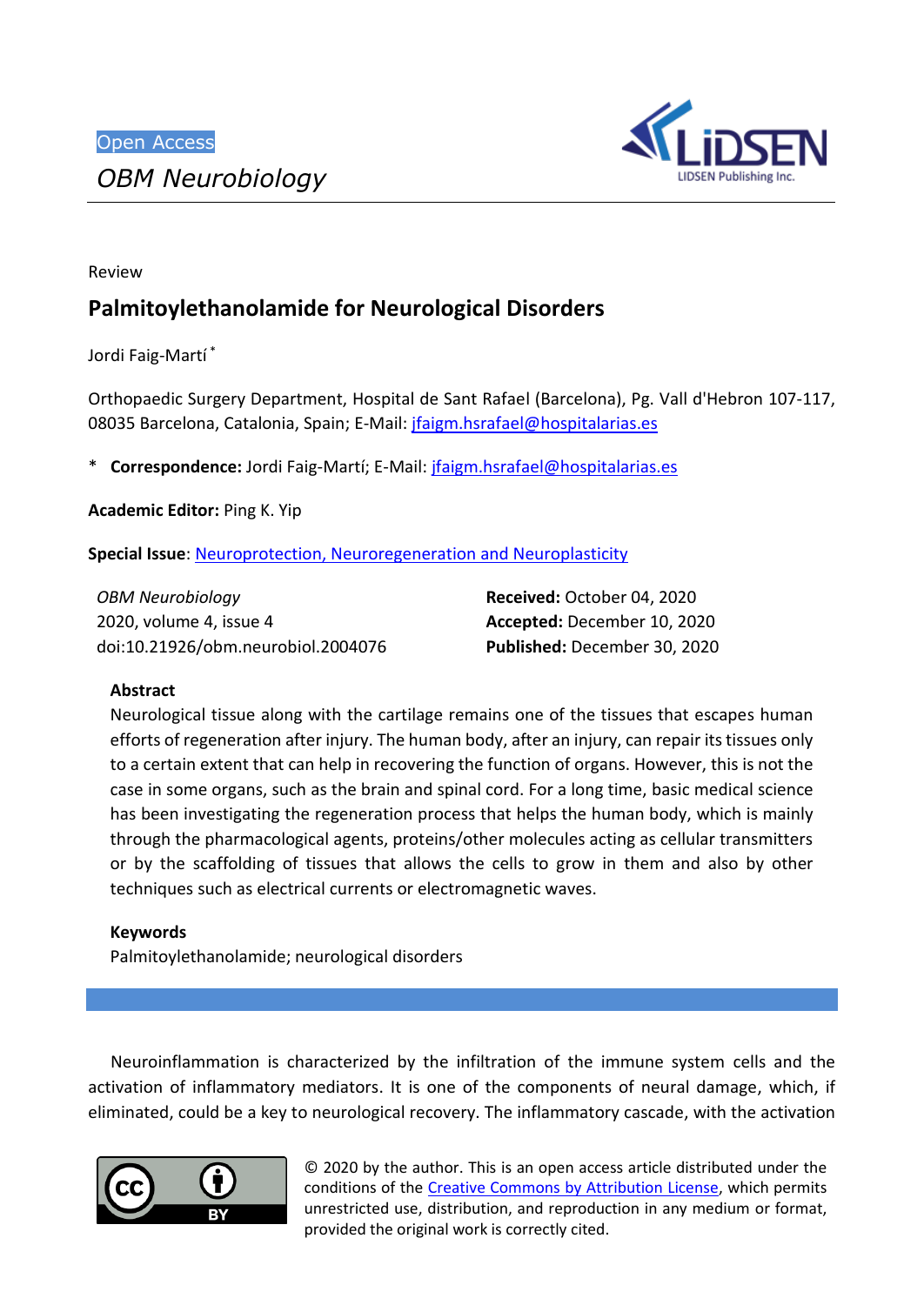of mast cells and glial cells, along with the release of inflammatory agents, creates an unfavorable environment for tissue recovery. Thus, if the tissues could be "cleaned from inflammation", a favorable environment could be created for tissue regeneration. In this regard, several pharmacological agents and chemical mediators have been investigated. The family of ALIAmides (Autacoid Local Injury Antagonist Amides), particularly palmitoylethanolamide (PEA), emerged as mediators of inflammation in the pursuit of agents that heal the neurological tissues and play a role in the improvement of neurological conditions. This family of endogenous molecules plays a role in modifying physiological processes within the physiological pathways, hence, this approach is less prone to side effects in a clinical setting [1, 2].

PEA is an endogenous fatty acid amide proved to reduce inflammation in several experimental models [3-5], hence it is used clinically in reducing pain [6-8]. An experimental study in rats showed a positive effect of PEA on the neuroinflammation of the sciatic nerve that occurred due to compression [9]. Its effect is mediated by peroxisome proliferator-activated receptor-(PPAR-)α, which is a nuclear receptor that plays a role in controlling the inflammatory responses [10]. In this study, the rats showed both clinical and histological improvement, along with a reduction in macrophage infiltration.

Some years ago, we conducted a randomized double-blinded clinical study to evaluate the effects of PEA in carpal tunnel syndrome (CTS) [11]. At that time, the pharmaceutical company that commercialized PEA recommended its dosage as 600 mg per day for treating CTS. Although the electrodiagnostic testing showed no improvement with this treatment, improvements were seen in some items only in the questionnaire. The functional status scale (FFS) and symptom severity scale (SSS) of Levine's questionnaire showed a statistically significant improvement with the values of 11.3% in the former and 13.1% in the latter. Our results showed no clear benefits of this approach in treating the condition. However, the dosage was also lower than the ones reported in the other studies. A study with a 1200 mg dosage per day of PEA indicated a clinical improvement in CTS [12] even though the case was associated with diabetes. Therefore, one of our conclusions recommends a higher dose of PEA in further clinical studies to determine its usefulness in the treatment of carpal tunnel syndrome.

Most of the studies that used PEA were performed to treat peripheral nerve conditions, but this molecule was also found in brain disturbances [13]. Since we know PEA's role as a modulator in neuroinflammation, we may also consider its effects in several brain pathologies where inflammation was detected. However, the first subject to be addressed was to know if the exogenous administration of PEA could reach the brain as it could reach the peripheral nerves. Once this was ascertained, the clinical effect of PEA in brain disturbances could also be studied. PEA is thought to penetrate the blood-brain barrier in small amounts [14], which is attributed to PEA being poorly water-soluble. This reduced its digestive absorption and bioavailability, or also its degradation by hydrolases. Therefore, delivering this molecule to its target site in the brain cells becomes the first challenge.

The different formulations available in theory have different degrees of digestive absorption that add to the difficulty of assessing its bioavailability. Reducing the particle size of the formulation with this compound can increase the digestive absorption of PEA, where micronized and ultra-micronized PEA can improve its diffusion in the body tissues [15].

The nuclear receptor PPAR-α, targeted by the PEA, can also interact with other molecules such as fenofibrate and Wy-14643 to protect against cerebral injury during stroke in mice models [16,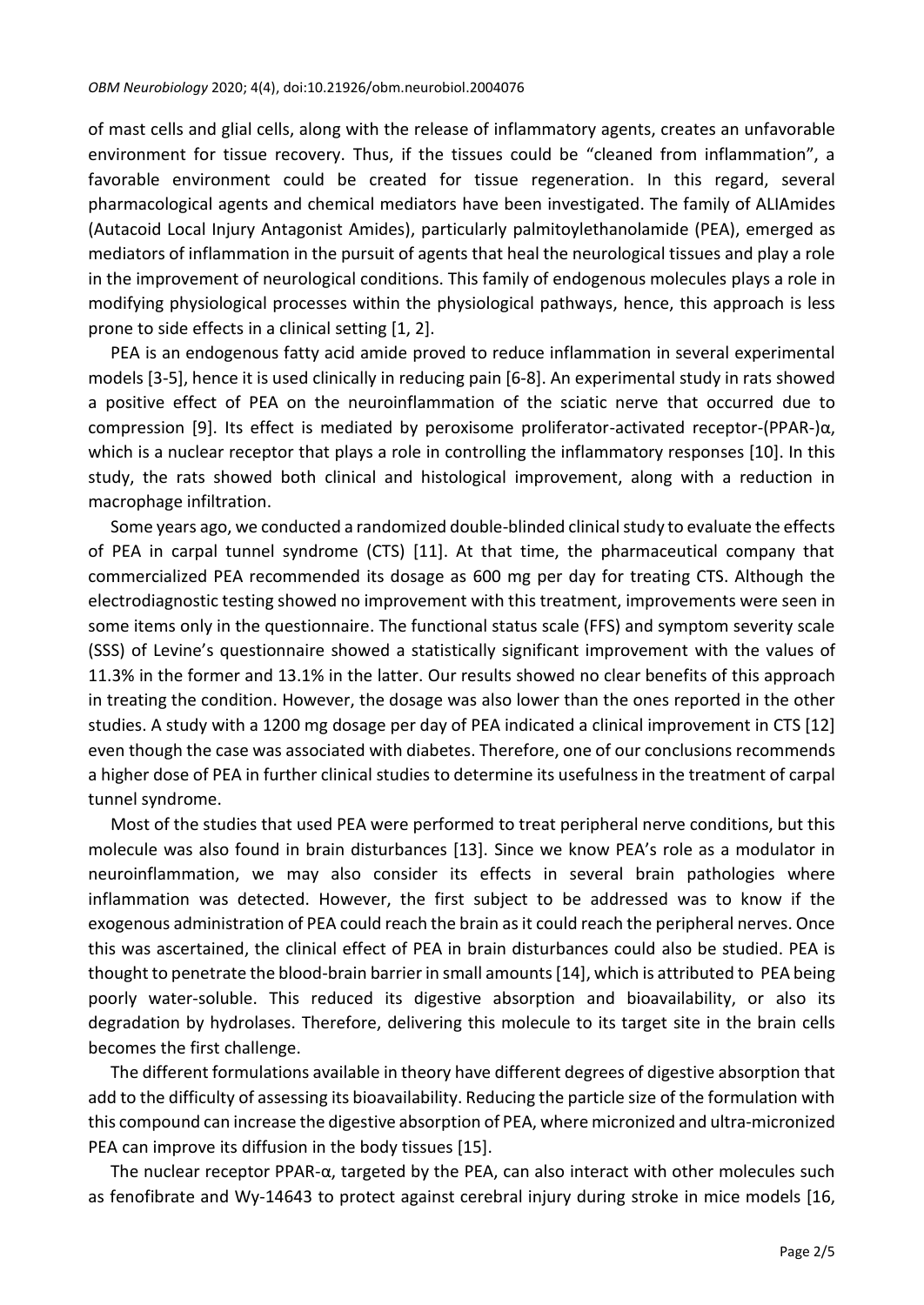17]. PEA also targets other receptors such as GPR55, which is found in the brain cells, and may play a role in reducing inflammation [18] by reducing the pro-inflammatory enzyme expression while increasing the neurosteroid synthesis [19]. Also, the combination of other molecules, such as antioxidant flavonoids, can act synergistically with PEA to achieve therapeutic effects [15]. A reduction of inflammation in the neurological tissue could decrease the effects of an injury (for example, ischaemic or traumatic injury in the brain) and facilitate a favorable clinical outcome.

The promising results of PEA in the treatment of peripheral nerve neuroinflammation makes us believe that it could also be useful in brain neuroinflammation. Experimental studies in rats have shown the effects of PEA in behavioral dysfunction [20]. Some clinical studies have also suggested that PEA can be used in amyotrophic lateral sclerosis (ALS) [21] and ischaemic stroke [22], but our knowledge remains limited in this field. Hence, extensive studies are further required to define the role of PEA in the treatment of neurological disorders.

### **Author Contributions**

Dr. Jordi Faig-Martí did all work.

### **Competing Interests**

The author has declared that no competing interests exist.

### **References**

- 1. Hesselink, JM. Fundamentals of and critical issues in lipid autacoid Medicine: A review. Pain Ther. 2017; 6: 153-164.
- 2. Penson PE. Autonomic & autacoid pharmacology: Past, present and future. Auton Autacoid Pharmacol. 2015; 35: 45.
- 3. Mazzari S, Canella R, Petrelli L, Marcolongo G, Leon A. N-(2-hydroxyethyl) hexadecanamide is orally active in reducing edema formation and inflammatory hyperalgesia by down-modulating mast cell activation. Eur J Pharmacol. 1996; 300: 227-236.
- 4. Costa B, Conti S, Giagnoni G, Colleoni M. Therapeutic effect of the endogenous fatty acid amide, palmitoylethanolamide, in rat acute inflammation: Inhibition of nitric oxide and cyclooxygenase systems. Br J Pharmacol. 2002; 137: 413-420.
- 5. Re G, Barbero R, Miolo A, Di Marzo V. Palmitoylethanolamide, endocannabinoids and related cannabimimetic compounds in protection against tissue inflammation and pain: Potential use in companion animals. Vet J. 2007; 173: 21-30.
- 6. Conigliaro R, Drago V, Foster PS, Schievano C, Marzo VDI. Use of palmitoylethanolamide in the entrapment neuropathy of the median in the wrist. Minerva Med. 2011; 102: 141-147.
- 7. Jaggar SI, Hasnie FS, Sellaturay S, Rice AS. The anti-hyperalgesic actions of the cannabinoid anandamide and the putative CB2 receptor agonist palmitoylethanolamide in visceral and somatic inflammatory pain. Pain. 1998; 76: 189-199.
- 8. Calignano A, La Rana G, Giuffrida A, Piomelli D. Control of pain initiation by endogenous cannabinoids. Nature. 1998; 394: 277-281
- 9. Di Cesare Mannelli L, D'Agostino G, Pacini A, Russo R, Zanardelli M, Ghelardini C, Calignano A. Palmitoylethanolamide is a disease-modifying agent in peripheral neuropathy: Pain relief and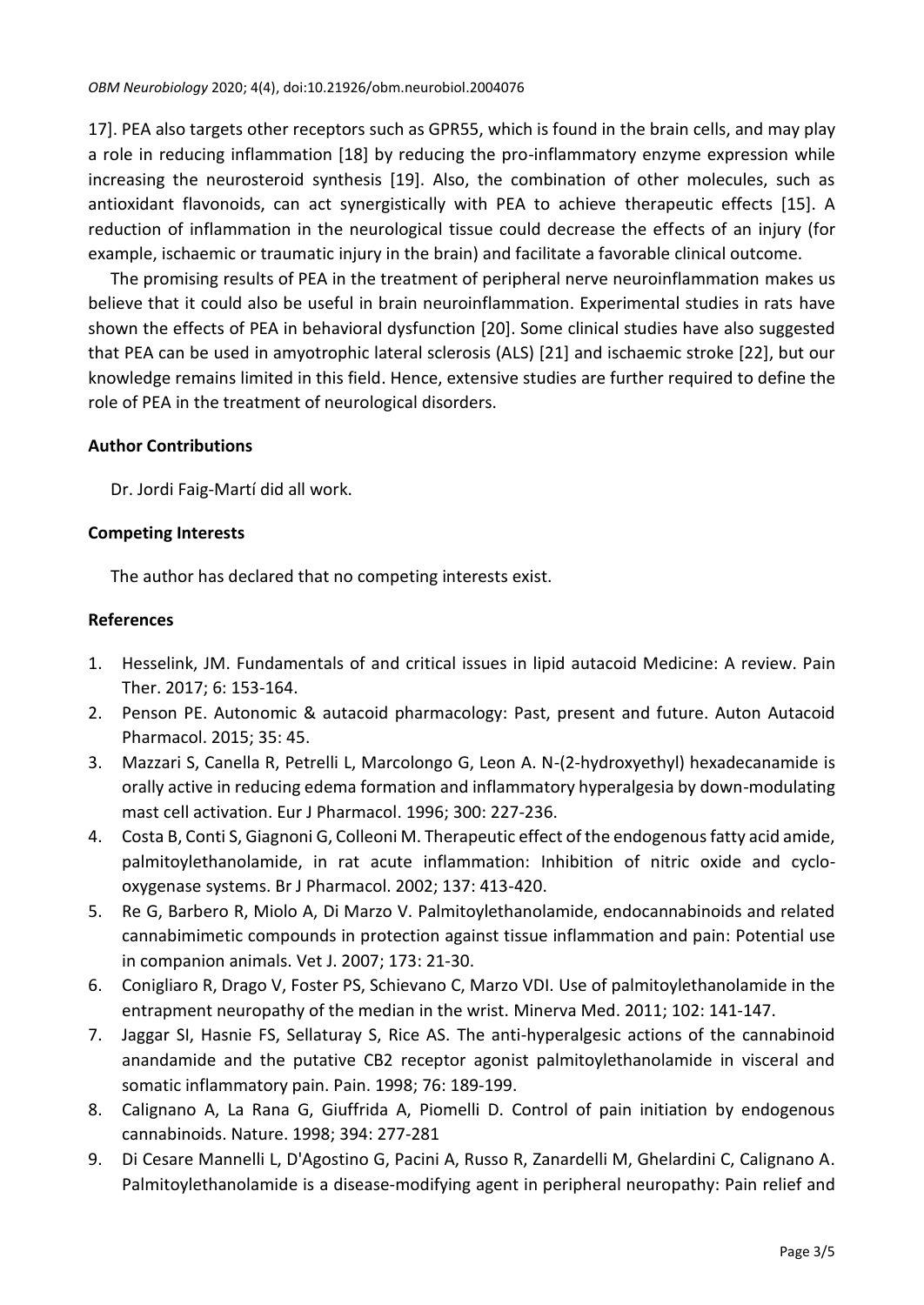neuroprotection share a ppar-alpha-mediated mechanism. Mediators Inflamm. 2013; 2013: 328797.

- 10. Glass CK, Ogawa S. Combinatorial roles of nuclear receptors in inflammation and immunity. Nat Rev Immunol. 2006; 6: 44-55.
- 11. Faig-Martí J, Martínez-Catassús A. Use of palmitoylethanolamide in carpal tunnel syndrome: A prospective randomized study. J Orthop Traumatol 2017; 18: 451–455.
- 12. Assini A, Laricchia D, Pizzo R, Pandolfini L, Belletti M, Colucci M, et al. The carpal tunnel syndrome in diabetes: Clinical and electrophysiological improvement after treatment with palmitoylethanolamide. Eur J Neurol. 2010; 17: 295.
- 13. Cordaro M, Cuzzocrea S, Crupi R. An update of palmitoylethanolamide and luteolin effects in preclinical and clinical studies of neuroinflammatory events. Antioxidants. 2020; 9: 216.
- 14. Artamonov M, Zhukov O, Shuba I, Storozhuk L, Khmel T, Klimashevsky V, et al. Incorporation of labelled N-acylethanolamine (NAE) into rat brain regions in vivo and adaptive properties of saturated NAE under x‐ray irradiation. Ukr Biokhim Zh. 1999; 77: 51-62.
- 15. Petrosino S, Di Marzo V. The pharmacology of palmitoylethanolamide and first data on the therapeutic efficacy of some of its new formulations. Br J Pharmacol. 2017; 174: 1349-1365.
- 16. Inoue H, Jiang XF, Katayama T, Osada S, Umesono K, Namura S. Brain protection by resveratrol and fenofibrate against stroke requires peroxisome proliferator-activated receptor  $\alpha$  in mice. Neurosci Lett. 2003; 352: 203-206.
- 17. Deplanque D, Gelé P, Pétrault O, Six I, Furman C, Bouly M, et al. Peroxisome proliferatoractivated receptor-α activation as a mechanism of preventive neuroprotection induced by chronic fenofibrate treatment. J Neurosci. 2003; 23: 6264-6271.
- 18. Yang H, Zhou J, Lehmann C. GPR55 ‐ a putative "type 3" cannabinoid receptor in inflammation. J Basic Clin Physiol Pharmacol. 2016; 27: 297-302
- 19. Mattace Raso G, Russo R, Calignano A, Meli R. Palmitoylethanolamide in CNS health and disease. Pharmacol Res. 2014; 86: 32-41.
- 20. Guida F, Boccella S, Iannotta M, De Gregorio D, Giordano C, Belardo C, et al. Palmitoylethanolamide reduces neuropsychiatric behaviors by restoring cortical electrophysiological activity in a mouse model of mild traumatic brain injury. Front Pharmacol. 2017; 8: 95.
- 21. Clemente S. Amyotrophic lateral sclerosis treatment with ultramicronized palmitoylethanolamide: A case report. CNS Neurol Disord Drug Targets. 2012; 11: 933-936.
- 22. Caltagirone C, Cisari C, Schievano C, Di Paola R, Cordaro M, Bruschetta G, et al. Co‐ ultramicronized palmitoylethanolamide/luteolin in the treatment of cerebral ischemia: From rodent to man. Transl Stroke Res. 2016; 7: 54-69.